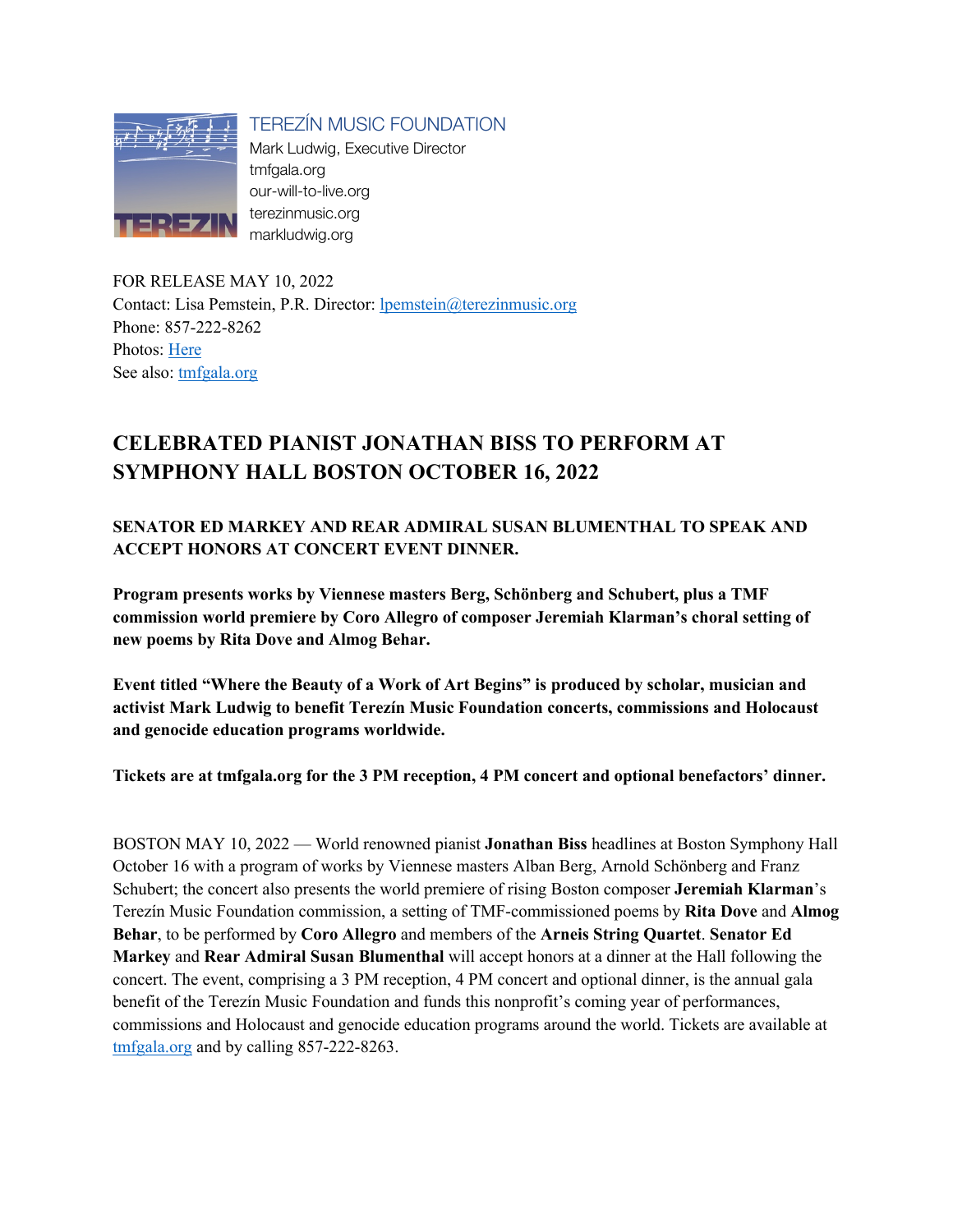Jonathan Biss and TMF executive director Mark Ludwig selected a concert program inspired by a quote from Arnold Schönberg attesting that "the beauty of a work of art begins" when it makes us miss what we usually conceive of as beauty. Schönberg protégé Viktor Ullmann explored this idea of disruption in the concert critiques he wrote while imprisoned in Terezín. Music by Berg, Schönberg and Schubert infused Ullmann's life and sensibility and also helped sustain the prisoners of Terezín, where a remarkable cultural community arose and persevered amid grave horrors. Ullmann's critiques are newly translated in Ludwig's book "Our Will to Live: The Terezín Music Critiques of Viktor Ullmann" (Steidl 2022). These piano works resonate deeply with Jonathan Biss, who also writes powerfully about the emotional components of music performance. Says Ludwig, "We offer tribute to Ullmann and all artists struggling against oppression, war or genocide."

# **Concert Program**

### JONATHAN BISS, piano.

- **Alban Berg. Sonata for Piano, Op. 1** (1910). Berg was close with Ullmann; they were both protégés of Schönberg and classified within the Second Viennese School.
- **Arnold Schönberg. Six Little Piano Pieces, Op. 19** (1911). Schönberg composed the first five in one day and added a sixth when he learned of the death of Mahler; that last piece is dedicated to him.
- **Franz Schubert. Piano Sonata in B-flat Major, D. 960** (1828). Schubert was a leading pioneer of the Romantic style and a composer of the First Viennese School.

## CORO ALLEGRO, directed by David Hodgkins.

### ARNEIS STRING QUARTET members.

• **Jeremiah Klarman, "Sketch for Terezín/Does Grace" for choir, piano, and string trio.** World premiere of a TMF commission, a setting of TMF-commissioned LiberArte poems by Rita Dove and Almog Behar. Dedicated to 2021 Terezín Legacy Award recipient **Dr. Rochelle Walensky** in honor of her healing work as director of the CDC.

### **About Jonathan Biss**

Jonathan Biss is an acclaimed, world-renowned pianist who channels his deep musical curiosity into performances and projects in the concert hall and beyond. In addition to performing with today's leading orchestras, he continues to expand his reputation as a teacher, musical thinker, and one of the great Beethoven interpreters of our time. He is Co-Artistic Director alongside Mitsuko Uchida at the Marlboro Music Festival, where he has spent 14 summers. He also led a massive open online course (MOOC) via Coursera, which has reached more than 150,000 people from nearly every country in the world. He has written extensively about the music he plays and has authored four audio- and e-books, including "UNQUIET: My Life with Beethoven" (2020), the first Audible Original by a classical musician. More at http://www.jonathanbiss.com/biography

### **About Senator Ed Markey, Rear Admiral Susan Blumenthal and the Terezín Legacy Award**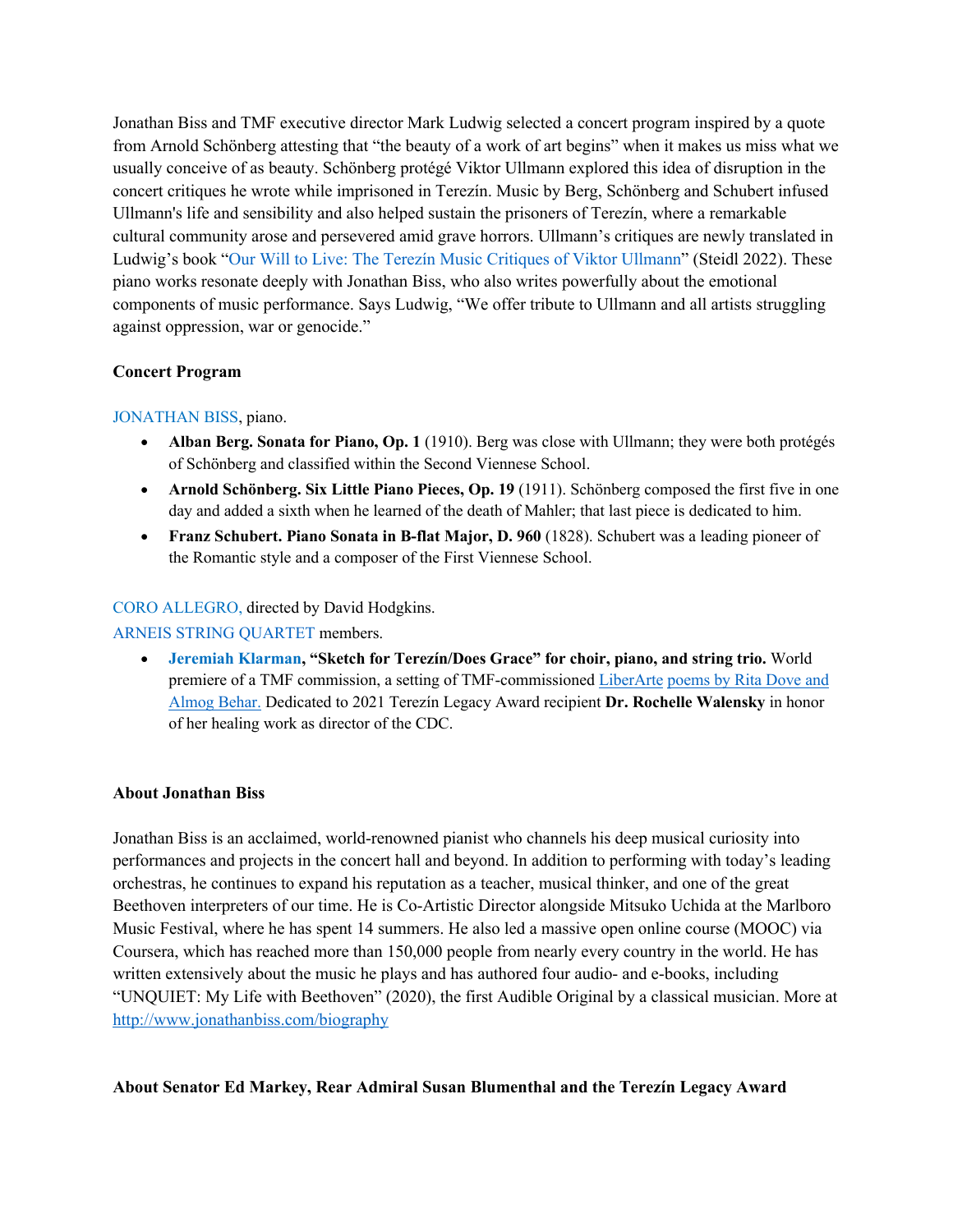**Edward J. Markey** has served as U.S. Senator from Massachusetts since 2013 and has amassed legislative achievements in areas from climate change and energy policy (his main focus) to internet freedom and antitrust regulation, childcare, LGBTQ rights, Covid-19 vaccine equity, internet privacy, disaster relief, drug policy, housing, immigration and more. He receives the Terezín legacy for these achievements and also for his significant work to reveal and deter genocide in Burma and to acknowledge the Armenian genocide. More at markey.senate.gov/about.

**Rear Admiral Susan Blumenthal** is a leading national and global health expert who has served as U.S. Assistant Surgeon General and First Deputy Assistant Secretary for Women's Health. She is public health editor at HuffPost; senior policy and medical advisor at AmfAR, The Foundation for AIDS Research; and a clinical professor at Tufts Medical Center and the Georgetown University School of Medicine. She is also a senior fellow in health policy at New America, where she directs the SNAP to Health initiative that promotes nutrition and obesity prevention in Federal Food Assistance Programs and explores ways to apply information technology to advance health. The 2022 Terezín Legacy Award recognizes her contributions towards equity and wellbeing.

**The Terezín Legacy Award** honors individuals who have made outstanding contributions to Holocaust remembrance and/or improving lives through cultural understanding, law, medicine, education, and the arts. It is bestowed at the annual Terezín Music Foundation Symphony Hall Gala. The award itself is a glass sculpture created by eminent artist Alex Gabriel Bernstein or a TMF Commission composed in the recipient's honor.

Previous recipients:

2021: CDC Director Rochelle Walensky and survivor and musician Simon Gronowski 2020: Secretary Madeleine Albright, and psychiatrist and survivor Anna Ornstein 2019: Norman L. Eisen, former U.S. Ambassador to the Czech Republic 2018: Barbara and Steve Grossman 2017: Khizr Khan, civil rights advocate and Gold Star Parent 2016: Bernie and Sue Pucker 2015: Carol and Joe Reich 2014: "Monuments Man" Harry Ettlinger 2013: Massachusetts Governor Deval L. Patrick 2012: Painter Samuel Bak 2011: Edith and Löet Velmans 2010: Dr. Robert J. Mayer

### **About Jeremiah Klarman**

Jeremiah Klarman is gaining national recognition as an accomplished multi-instrumentalist, composer and arranger. He is a 2016 graduate of The New England Conservatory of Music, where he was a composition major under instruction of Michael Gandolfi and Hankus Netsky. His works have been performed by The Boston Modern Orchestra Project, The Landmark Symphony, The Longwood Symphony, and New England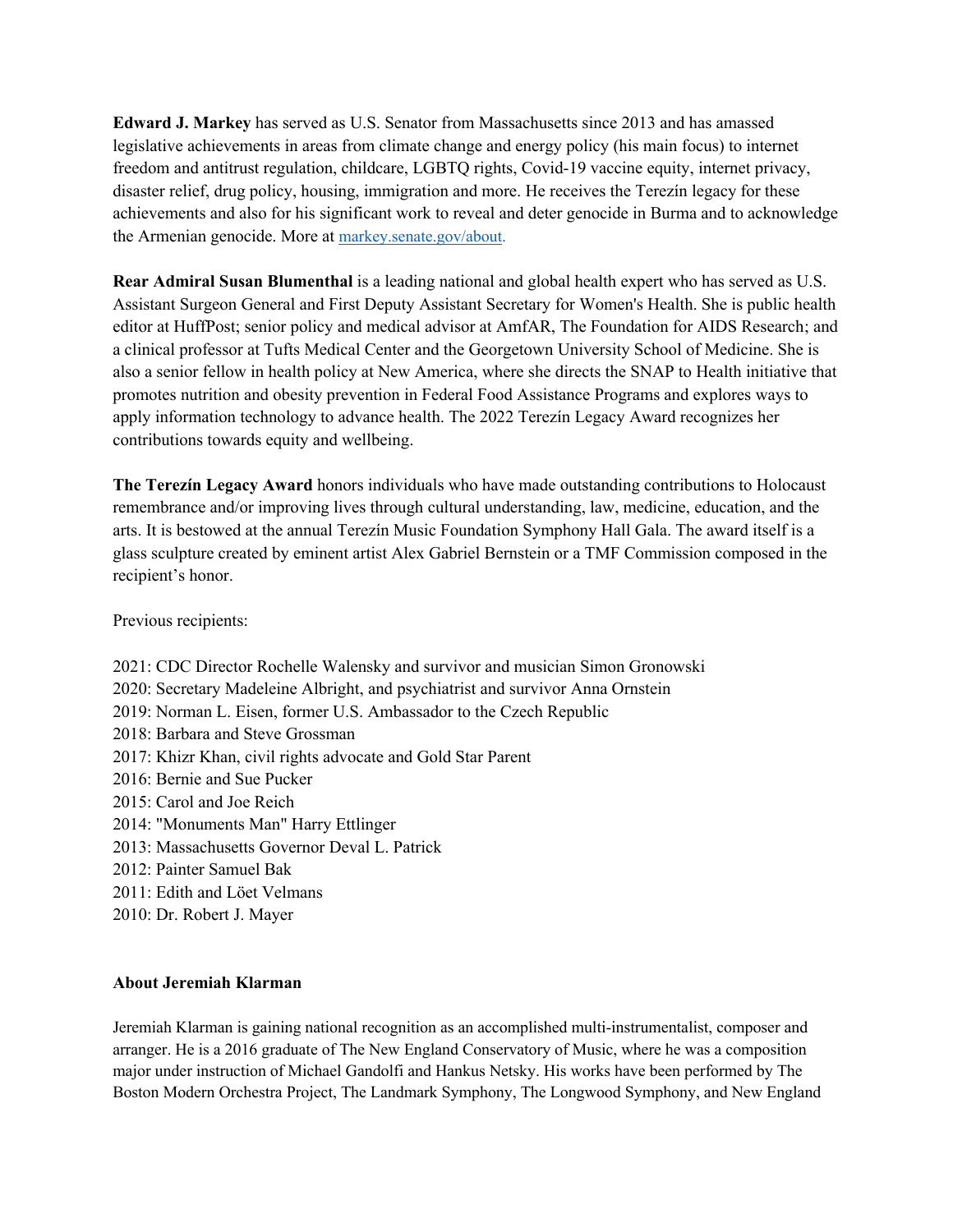Conservatory (NEC) Youth Orchestras with conductors Gil Rose, the late Charles Ansbacher, Jonathan McPhee, and Benjamin Zander.

Klarman won the 2007 American Society of Composers, Authors, and Publishers (ASCAP) Foundation Morton Gould Young Composer Award for his orchestral piece "Dance Suite," as well as the ASCAP Honorable Mention in 2009 for his orchestral piece "Festive Dance." In June 2010, The Boston Pops performed a work of his on his second appearance on NPR's radio show "From the Top." He has appeared on the show in 2006, 2010 and as an alum in 2015. He has also composed Jewish-themed choral, pop and liturgical music since 2008. Josh Jacobson, director of Boston's Zamir Chorale, commissioned him to write "Hallel, Shir V'or" in 2009. "Jewish Ideas Daily" (now known as "Mosaic Magazine") said Klarman's music culminated "in a room-rocking, soul-lifting Halleluyah!" Klarman was the first recipient of the Generation-to-Generation Award in 2010 and in 2018 he won second place in the Ben Steinberg Young Composer's Award, both from the Guild of Temple Musicians. More at jeremiahklarman.com.

### **About Coro Allegro**

Coro Allegro, directed by David Hodgkins, is Boston's award-winning LGBTQ+ and allied classical chorus, critically acclaimed for its programming, performances and recordings of works by diverse classical and contemporary composers. In 2019, Coro Allegro won the Chorus America/ASCAP Award for Adventurous Programming — a prestigious honor recognizing its commitment to fostering and promoting new music. Since its founding in 1991, it has performed 22 world premieres, including 13 commissions, by diverse composers, and has earned praise from "Gramophone" for recordings bringing "meaningful additions to the choral repertoire."

Coro Allegro has released four critically acclaimed commercial recordings: "In Paradisum" and "Awakenings" on the Navona Records label, and "In the Clearing" and "somewhere I have never traveled." Coro Allegro's latest album, "We Are Here," features new works by American composers bearing witness to the importance of international human rights. More at https://www.coroallegro.org

#### **About Arneis Quartet**

The acclaimed Boston-based Arneis Quartet has brought their energetic approach and adventurous programming to traditional concert venues as well as salon-style concerts and community engagement events since 2009. Members are Heather Braun, violin; Rose Drucker, violin; Daniel Doña, viola; and Agnes Kim, cello. More at arneisquartet.com.

#### **About the Terezín Music Foundation-commissioned LiberArte poems**

The two poems supplying the text of Klarman's piece, "Sketch for Terezín" by American poet Rita Dove and "Does Grace" by Arab/Israeli poet Almog Behar, are contributions to the TMF anthology "Liberation: New Works on Freedom by Internationally Renowned Poets" (Beacon 2015). This book unites 82 commissioned poems by 63 major poets from 25 countries and was published to honor the  $75<sup>th</sup>$